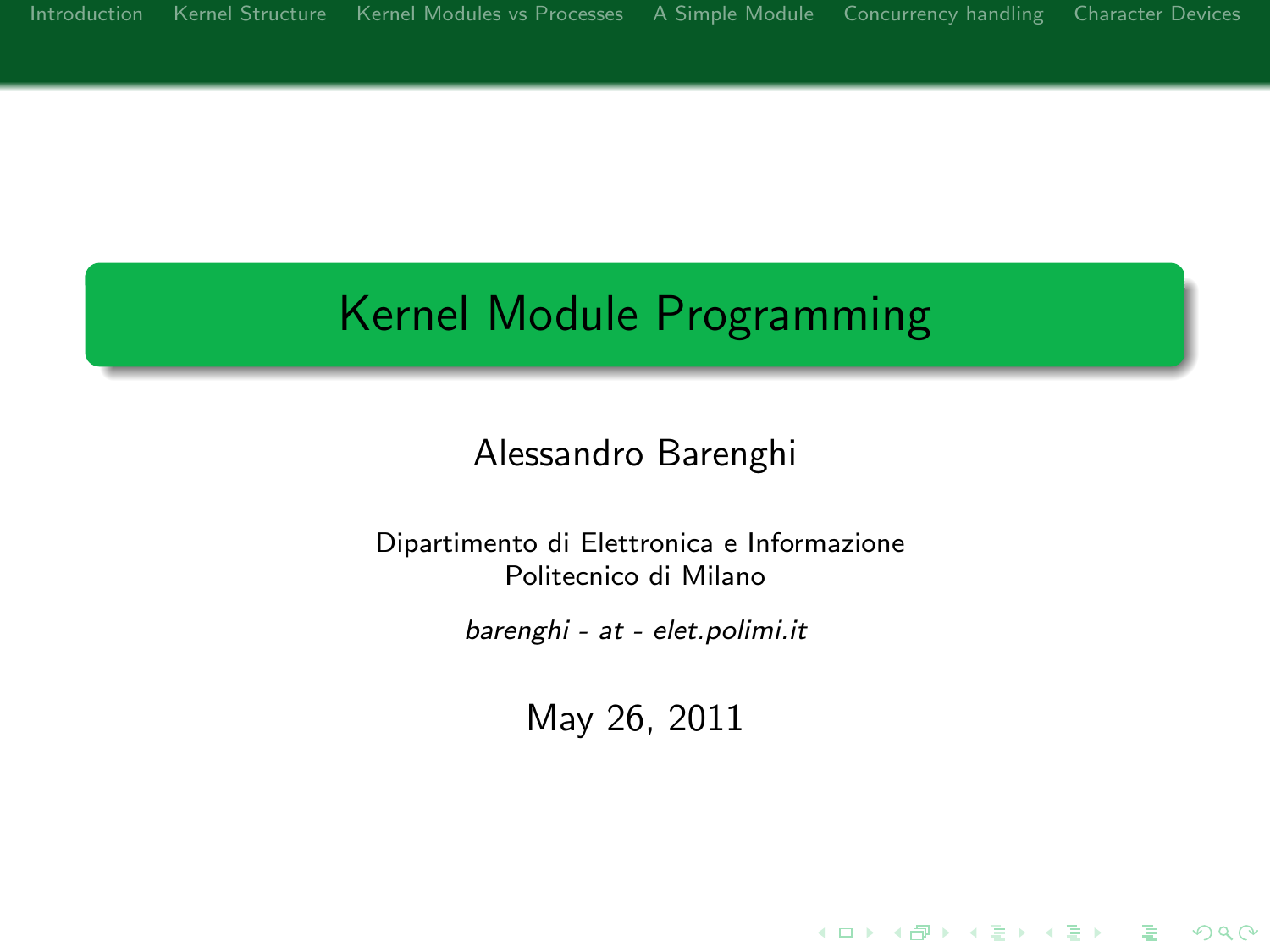## Recap

### By now , you should be familiar with...

- Programming with sockets employing different protocols
- System programming, synchronization primitives and IPC
- System administration skills , as far as the local host and network monitoring go

**KORK EX KEY KEY YOUR** 

<span id="page-1-0"></span>Network administration and filtering, tunnels and NAT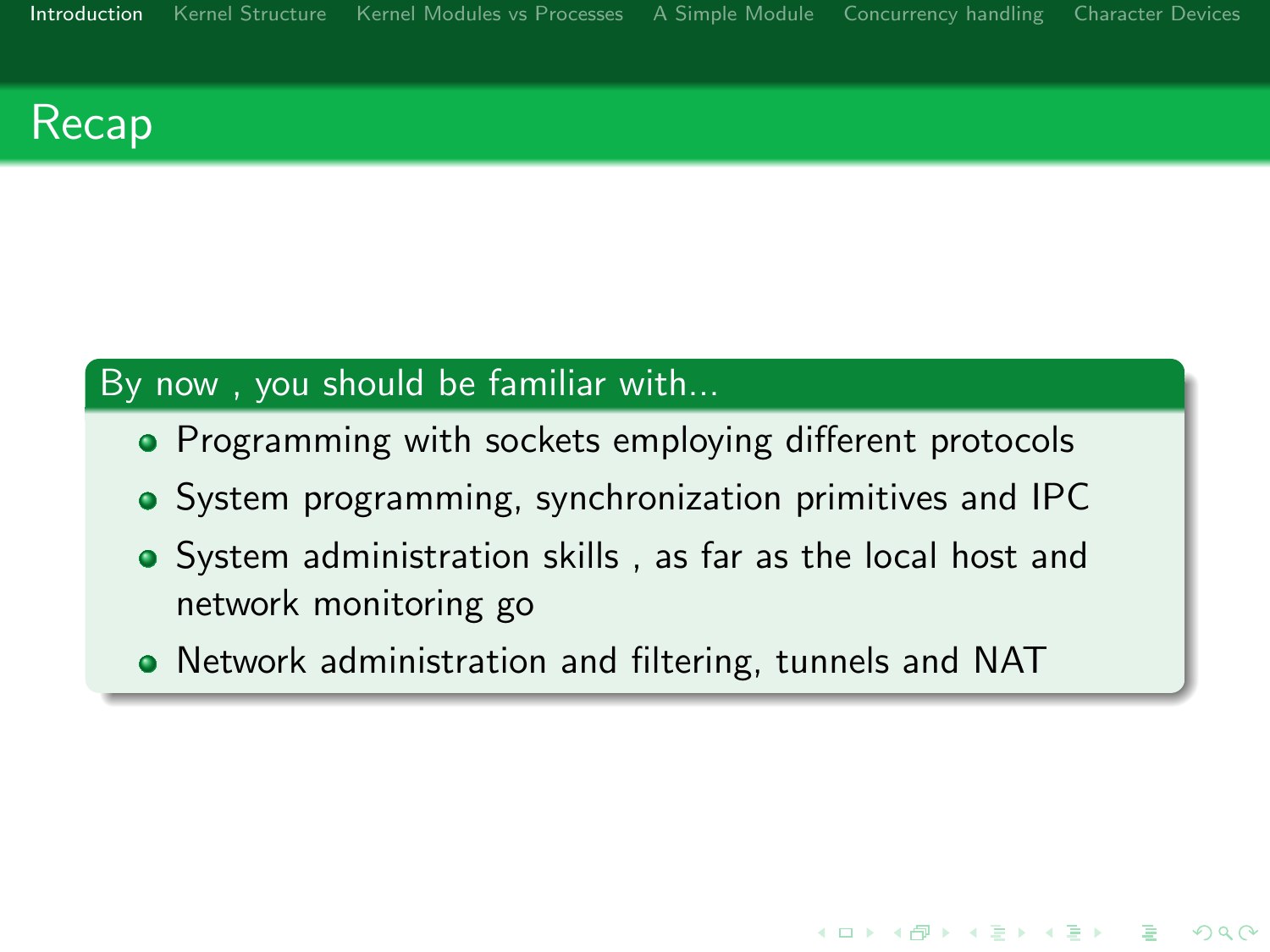K ロ > K @ > K 할 > K 할 > → 할 → ⊙ Q @

### Lesson contents

### **Overview**

- Linux kernel structure (brief)
- Kernel Modules programming
- Simple kernel module
- A proc entry
- A sample character device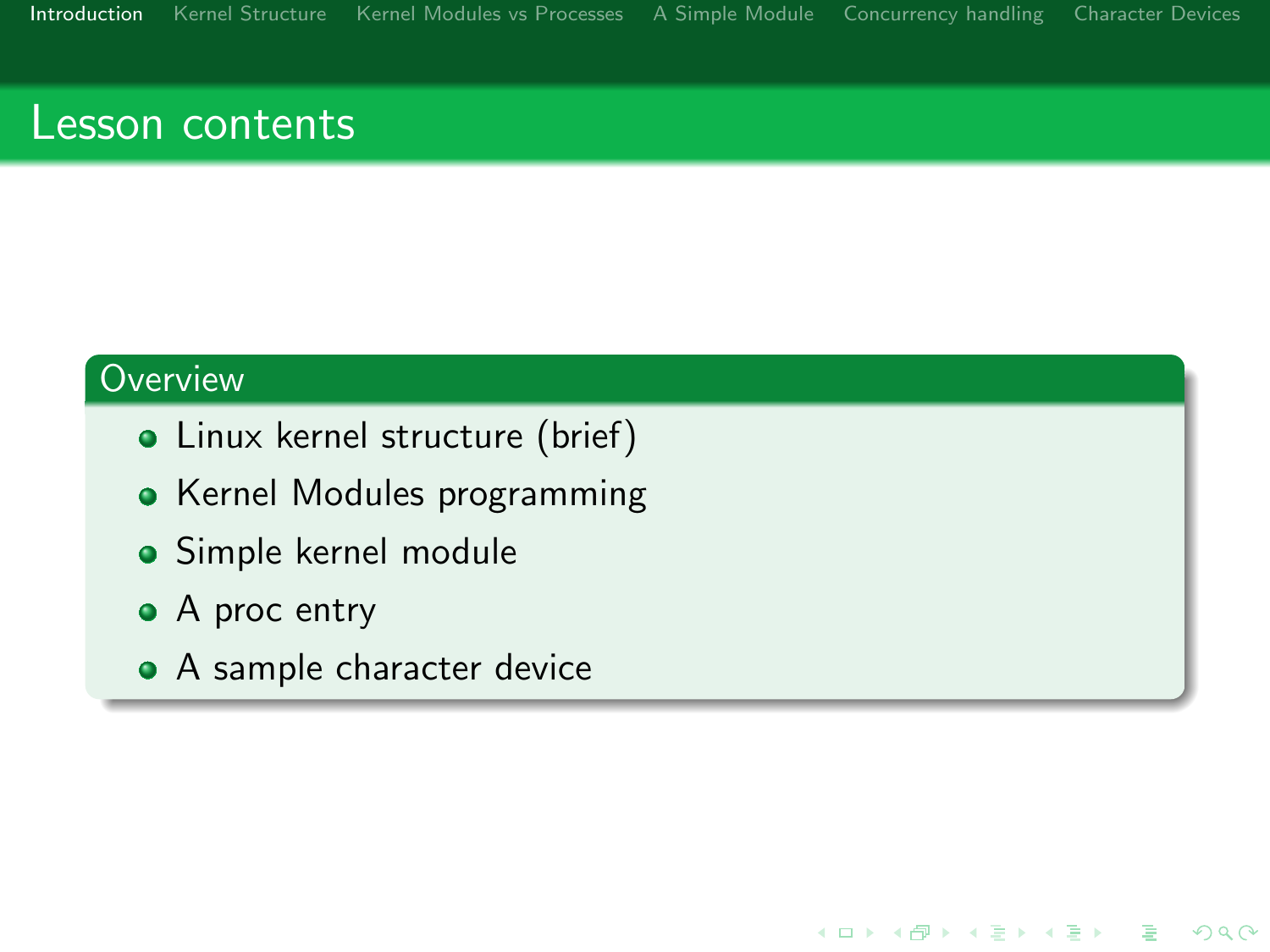## Linux

### A bit of history

- The Linux kernel development started back in 1991
- The first release was developed to have a working, simple OS, no strings attached
- In 20yrs, the codebase has grown from 140k LOC to 14M LOC

**KORK STRAIN A BAR SHOP** 

<span id="page-3-0"></span>At the moment, the most used monolithic kernel around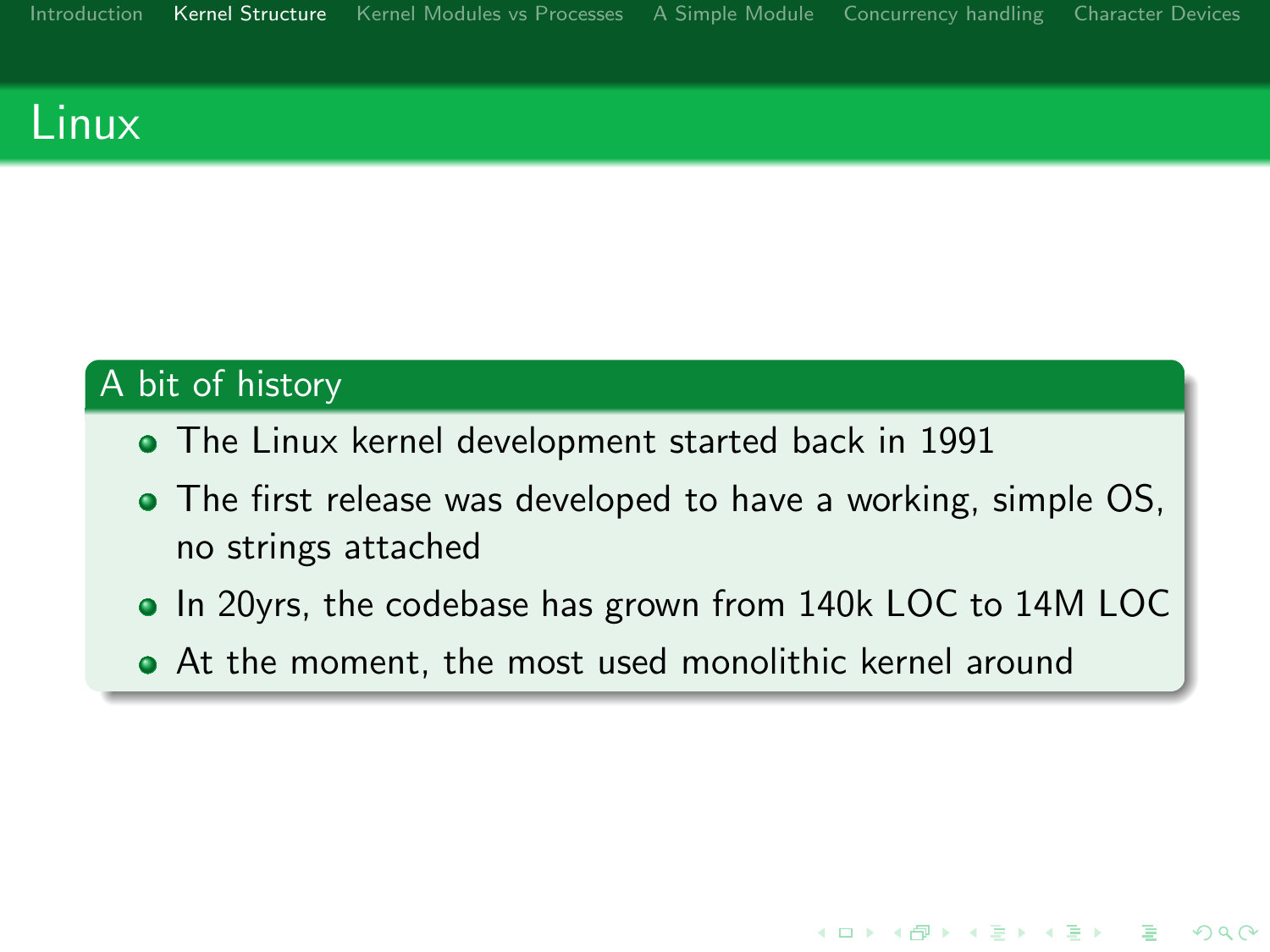## Macrokernel

#### Monolith and modules

- The Linux kernel is based on a monolithic structure and is fully written in  $C^a$
- All the code thus shares the same namespace and memory
- The whole code runs with the highest possible privileges on the CPU (the so-called supervisor mode)
- Simple, performing but with some safety issues (concurrency handling)
- Microkernel alternatives have a different structure, but choosing one or the other strategy is a long standing issue

<sup>&</sup>lt;sup>a</sup>plus some assembly for the syscalls/drivers backend obviously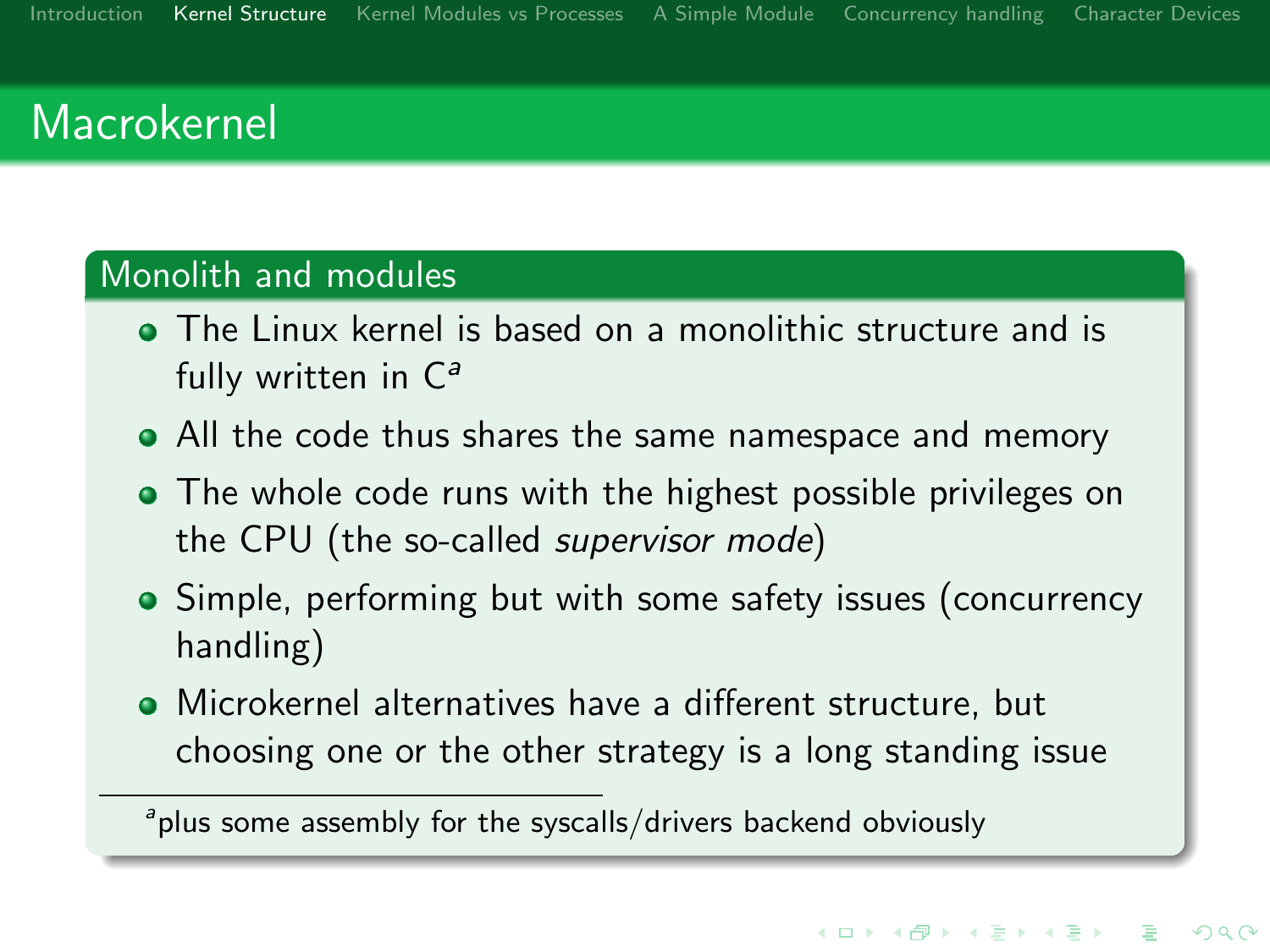## Macrokernel

### Key areas

- The Linux kernel is logically split in 6 master areas
	- System management : bootup, shutdown, syscall interfaces
	- Process management : scheduling, inner locks and mutexes, synchronization primitives
	- Memory management : Memory allocator, page handler, virtual memory mapper
	- Storage management : file access primitives, virtual filesystem management, logic filesystem management and disk handling
	- Networking management : network syscalls, socket bufffer handling, protocol and filtering handling, network drivers
	- User Interaction management : character devices, security management, process tracing management and HI devices management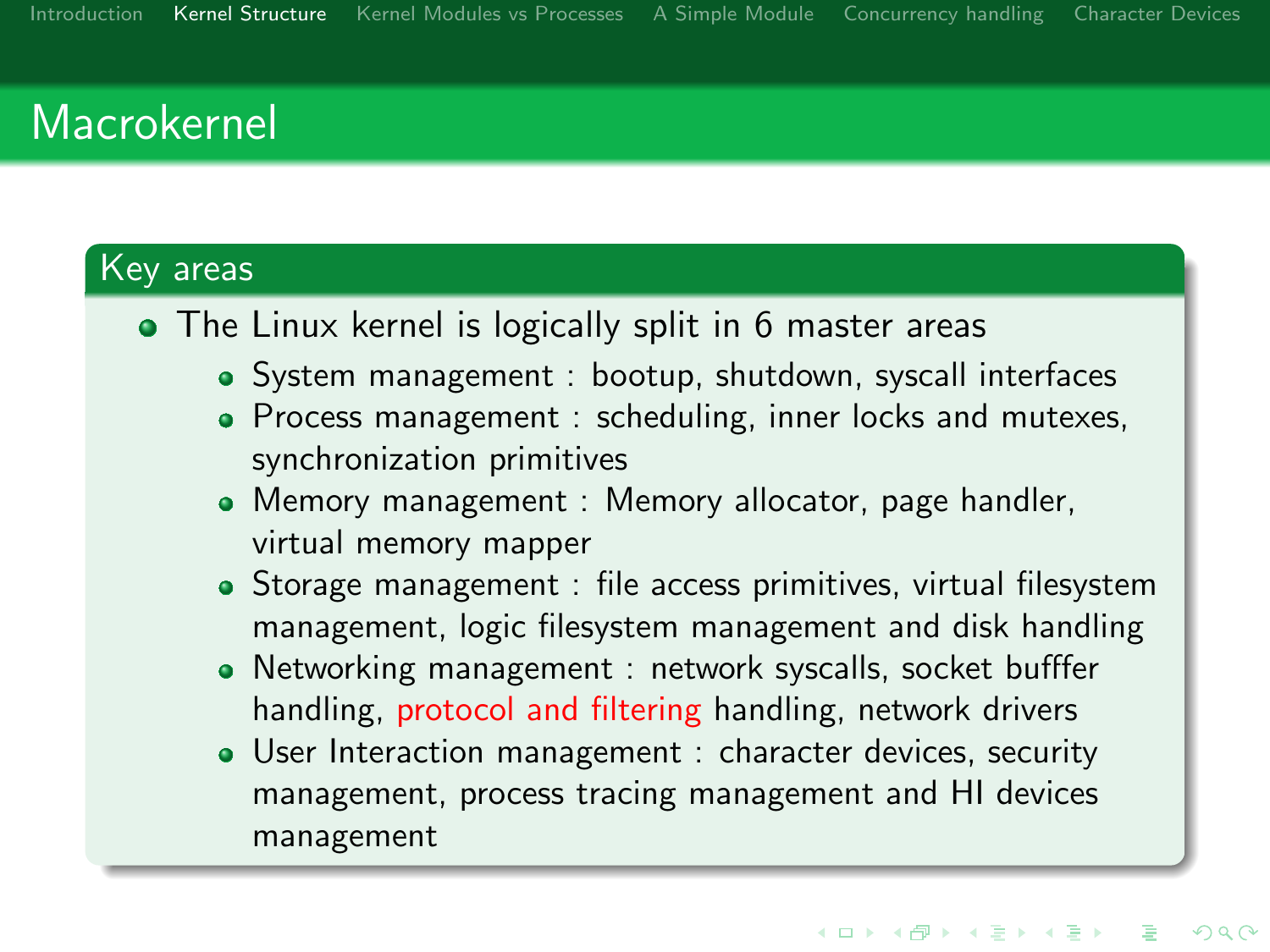## Module structure

### What's in a module

- A kernel module is a binary blob, which can be linked at insertion time with the whole kernel
- Think of it as a sort of a "strange" static library
- The linking is performed only against kernel symbols: no libc around here...
- <span id="page-6-0"></span>**•** Particular care should be exercised before calling kernel symbols prefixed by a double underscore, as they represent lower level functions

**KORK STRAIN A BAR SHOP**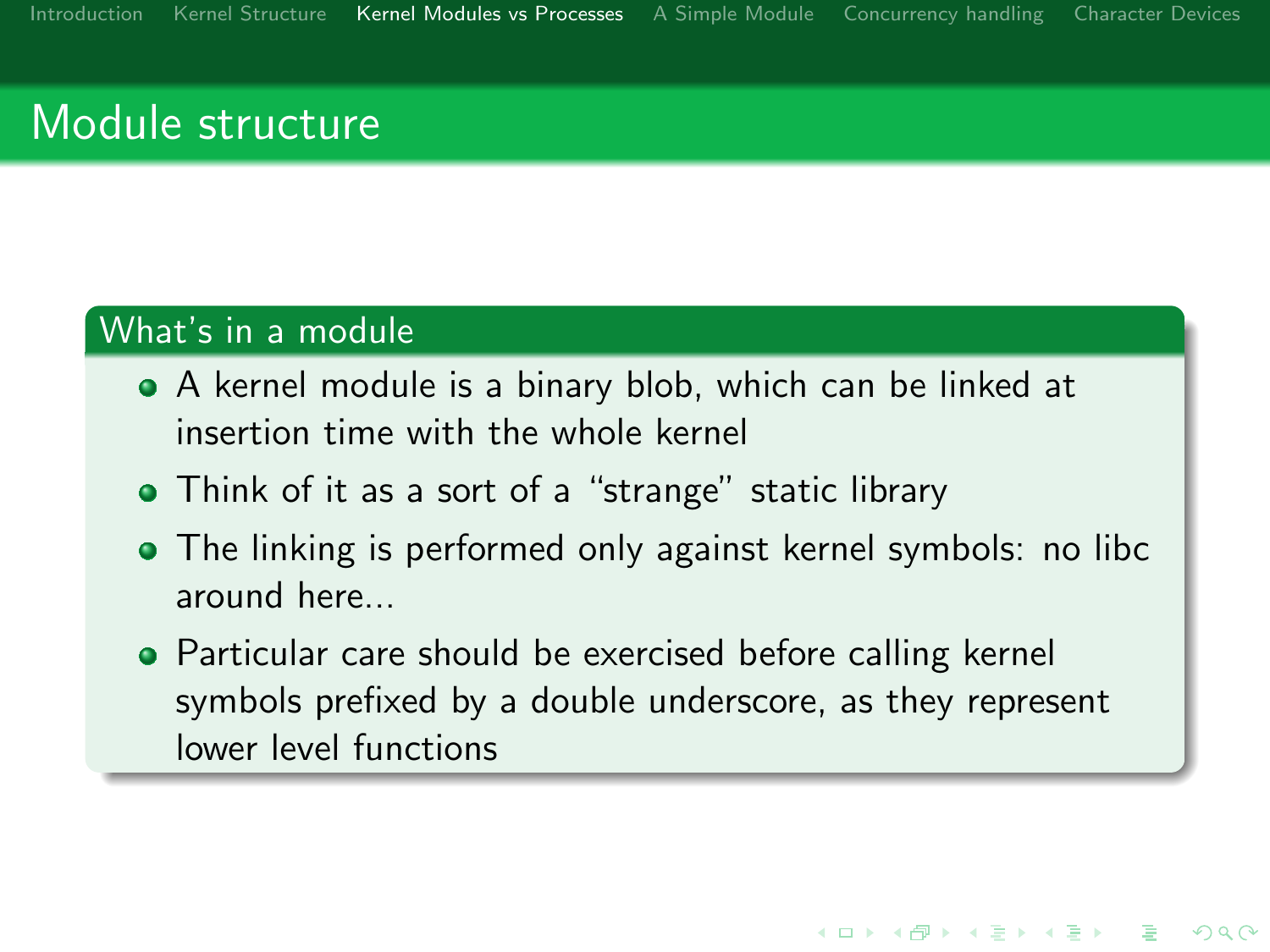## Module structure

#### Differences from processes

- The module is not "run" but rather called when its services are needed (similar to event based programming)
- There is no regular dynamic memory allocator, as we are directly on the fence side where physical memory can be accessed
- There is no automatic cleanup when a module is removed, noone will free memory, noone will rebind the things as they were before
- Albeit there is a concept of "running" process, it is almost impossible to understand what calls you
- No floating point operations available, sorry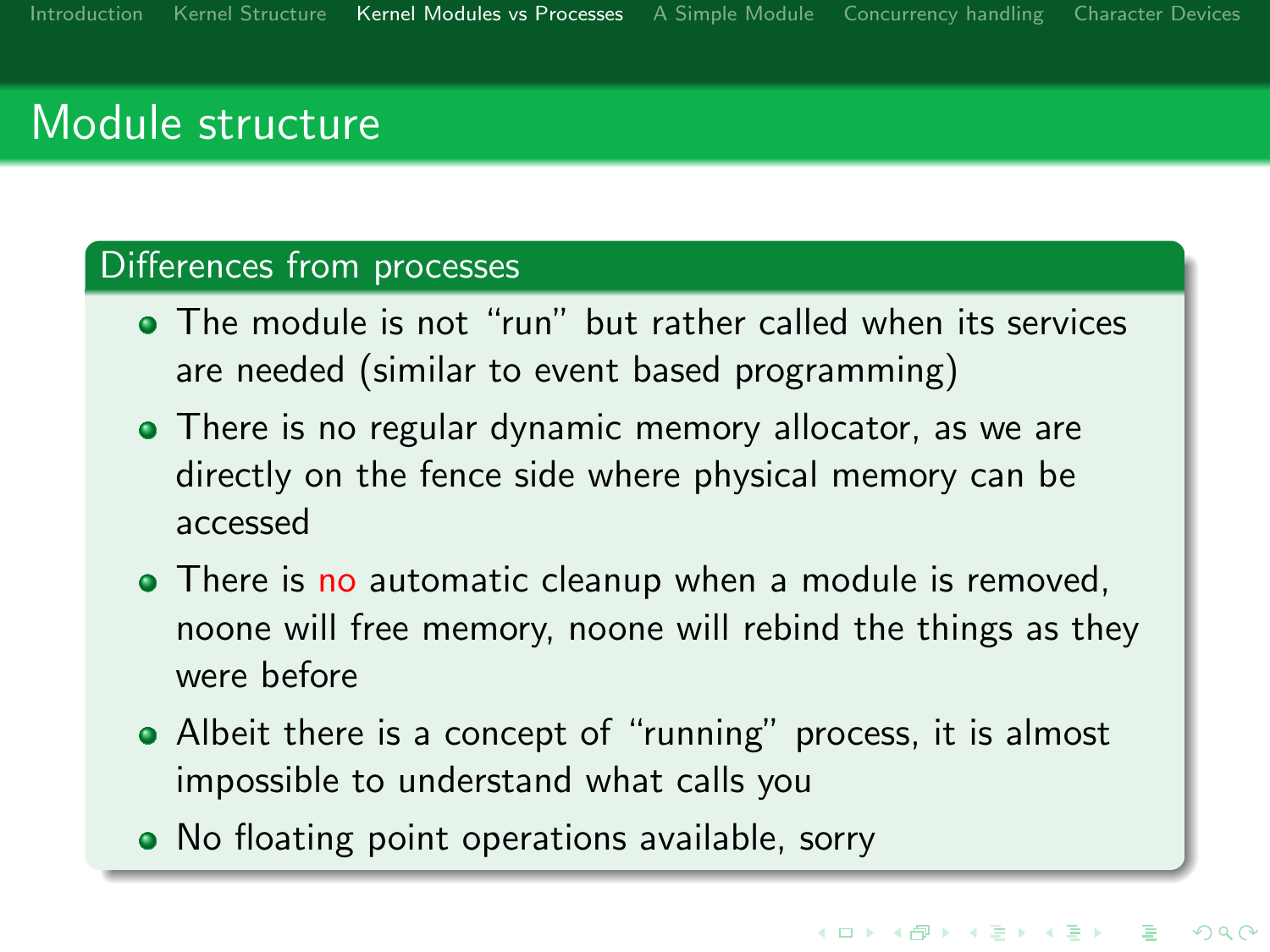#### **Contents**

- A module is constituted of one (or more) C files, containing a collection of functions
- Two functions are mandatory
	- init module performs all the initializations of the resources at insertion time
	- cleanup module performs the pre-removal cleanup
- All the variables declared in the global scope of the module are actually residing in kernel memory
- The stack of the module is shared with all the others kernel functions (i.e. the kernel has a single stack) and it's rather small
- <span id="page-8-0"></span>Dynamic memory allocation encouraged for large variables as they would clutter the stack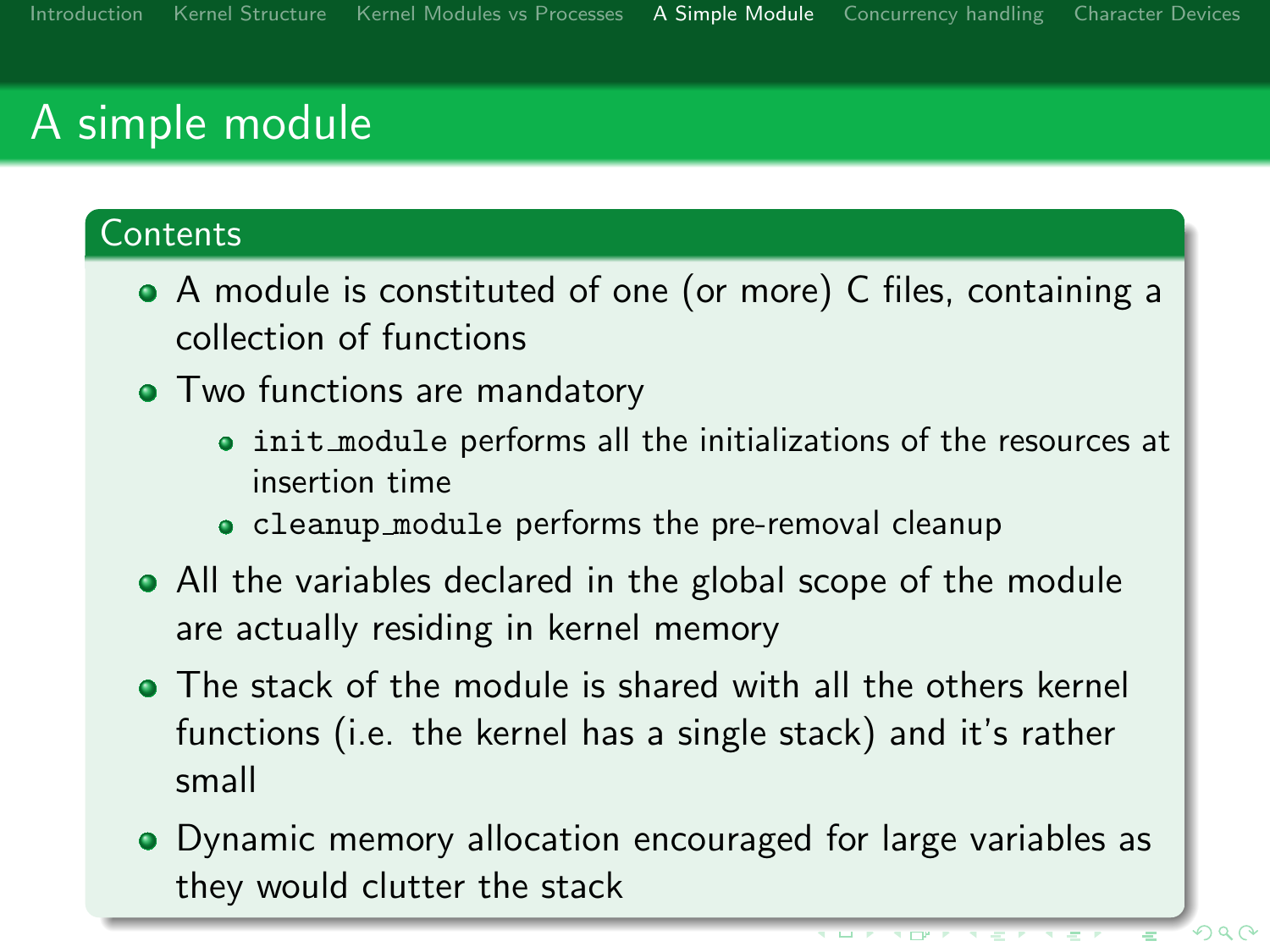### Building

- In order to build a module, you just need the usual gcc compiler
- To specify that a kernel module object must be built, the obj-m target is used in the Makefile
- You will need at least the Linux kernel header files to compile a module<sup>a</sup>
- If you are planning to do heavy modifications $^b$ , a full kernel source tree will be required

available as a handy package under Debian bsay, adding syscalls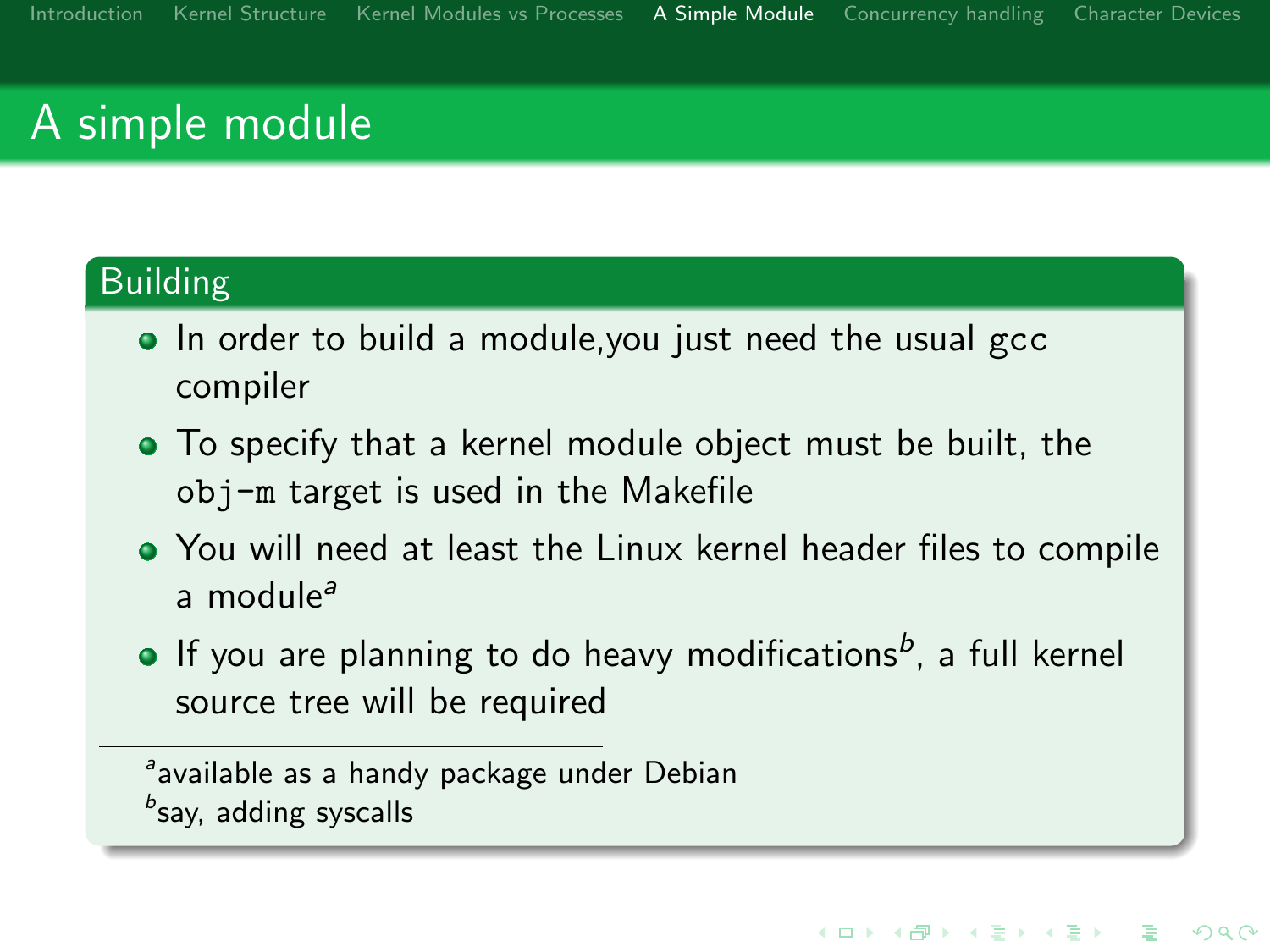#### Module Management

- Once a module has been successfully built, you can check informations about it via the modinfo command
- Module insertion is performed via the insmod command, while removal is done via rmmod
- You can obtain a list of the inserted modules via the lsmod command
- It is pretty obvious that only root can insert and remove kernel modules
- The kernel ring buffer (where log messages appear) can be accessed via the dmesg command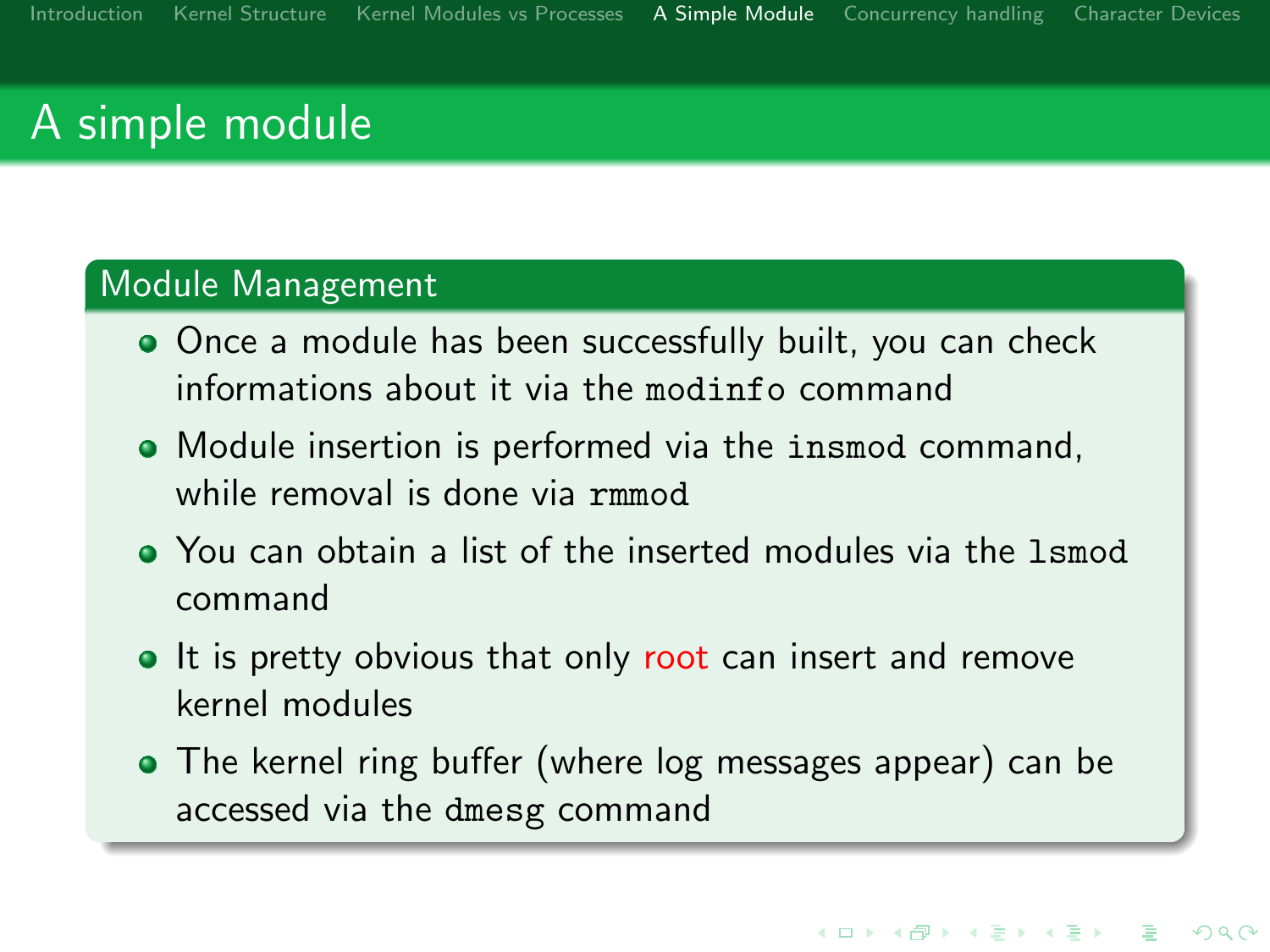#### Licensing and Author

- Every module has an author (to be blamed or praised) and is released under a specific license
- **•** Beside the purely legal issues, module licensing affects the behaviour of the kernel at insertion time
- It is commonly said (and tools will report so) that a non GPL-licensed module will "taint" the kernel
- In particular, as the non GPL modules may not be available for source code inspection some debugging facilities may be disabled
- Moreover, bug and compatibility issues with tainting modules are dealt less readily by the kernel development team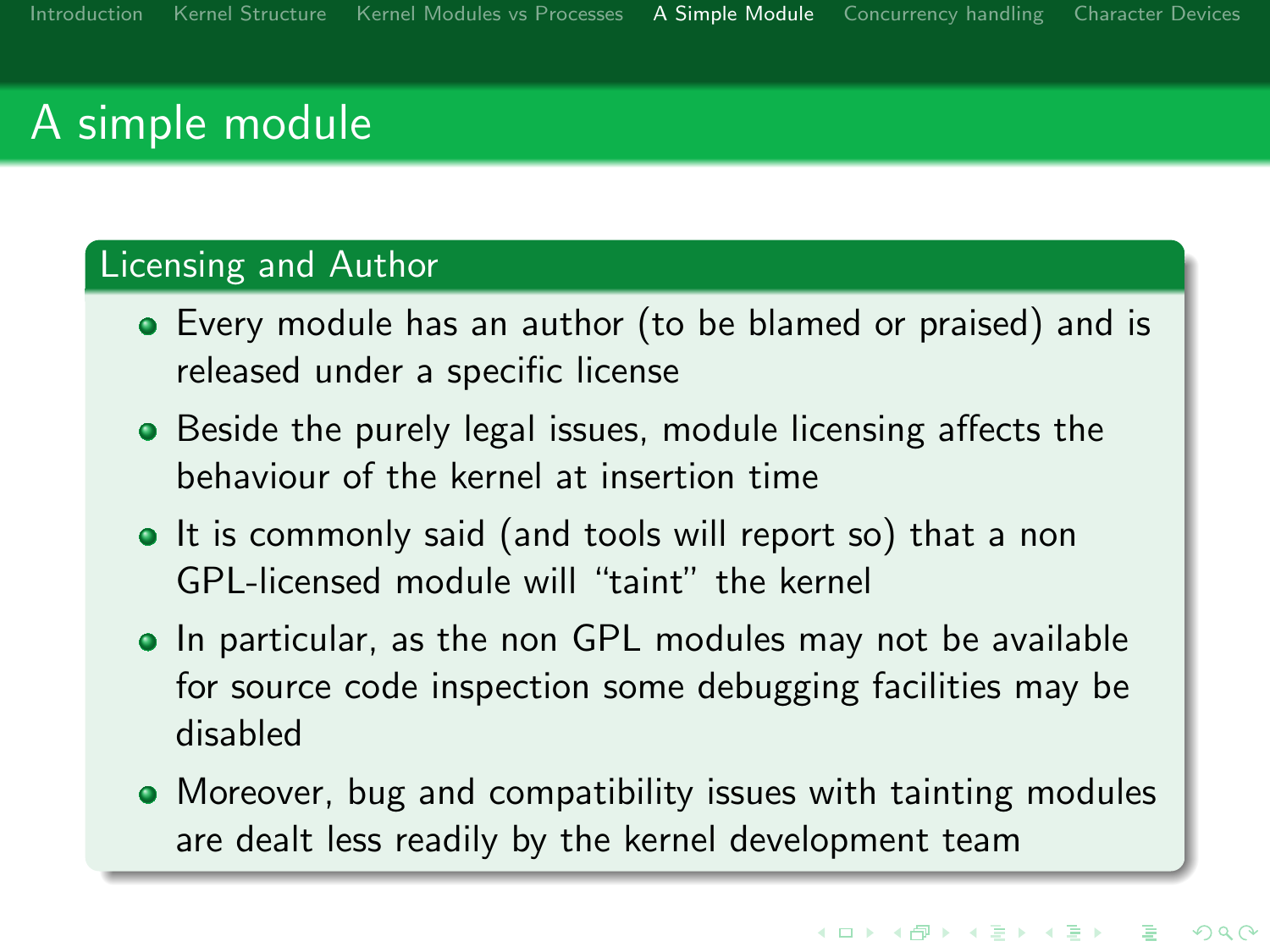#### Parameter passing

- It is possible to pass parameters to a module at insertion time
- The parameter parsing is done according to the call to the module param primitive
- The module param primitive accepts the name of the parameter, the type and the permission for changing it, if it will be exposed via sysfs
- It is possible also to pass arrays as parameters via the module param array function
- The module param array behaves in a similar way to the argc-argv mechanism in userspace programs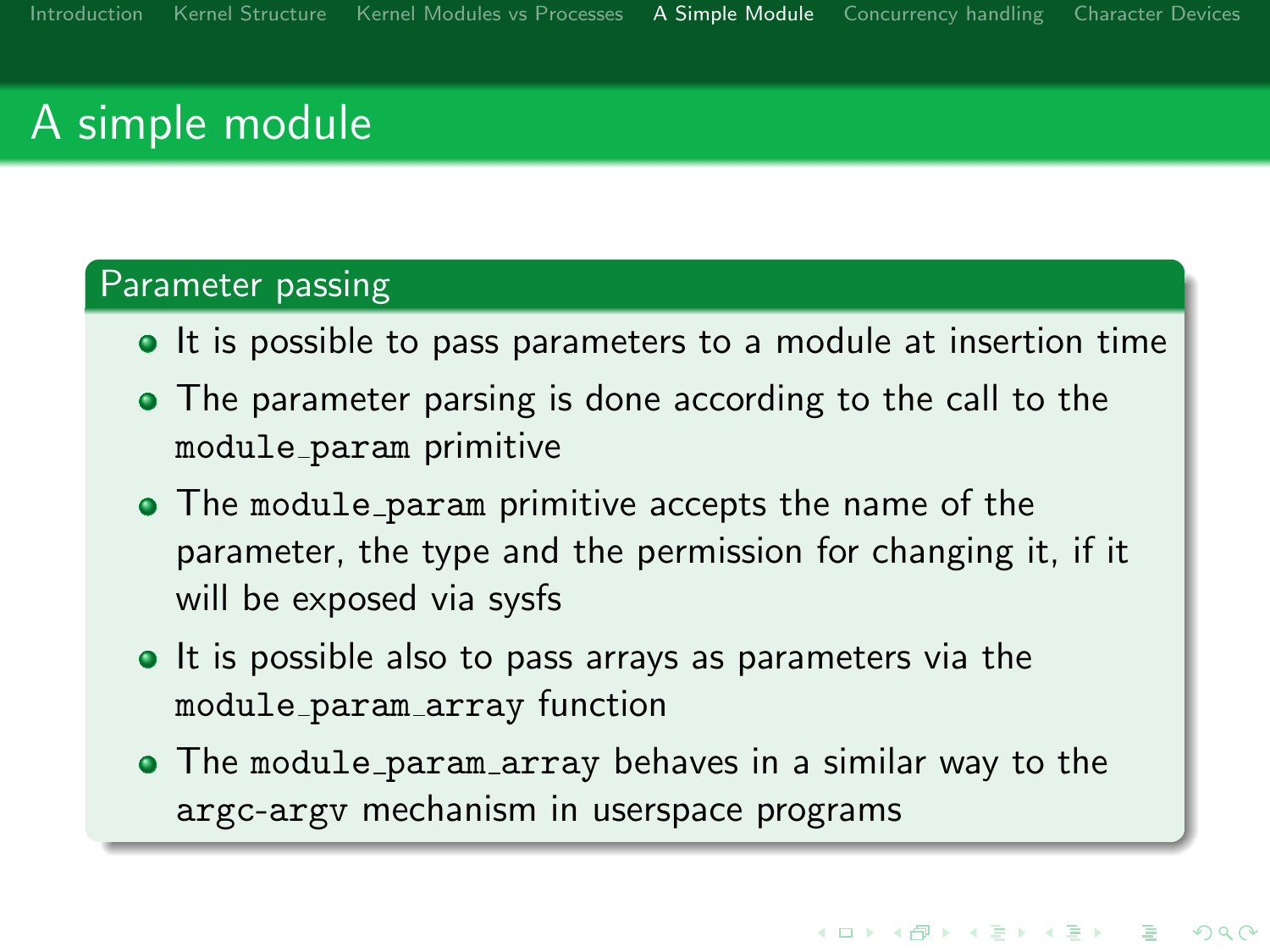# Dynamic Memory allocation

### kmalloc

- The most simple way to get dynamic memory in kernelspace is the use of the kmalloc primitive
- The primitive directly calls the <sub>-get free pages function</sub> appropriately, so space is available only in page sized chunks
- There is an upper limit for the maximum size of a kmalloc: portable code should not use more than 128kB per shot
- The kmalloc primitive can be invoked with different flags to steer the behaviour of the memory allocator, in particular
	- GFP KERNEL is the default behaviour flag, may block and put to sleep the current process
	- GFP ATOMIC is specifies that the current process should not be put to sleep and can claim up to the last page available
- kfree frees the memory claimed with kmalloc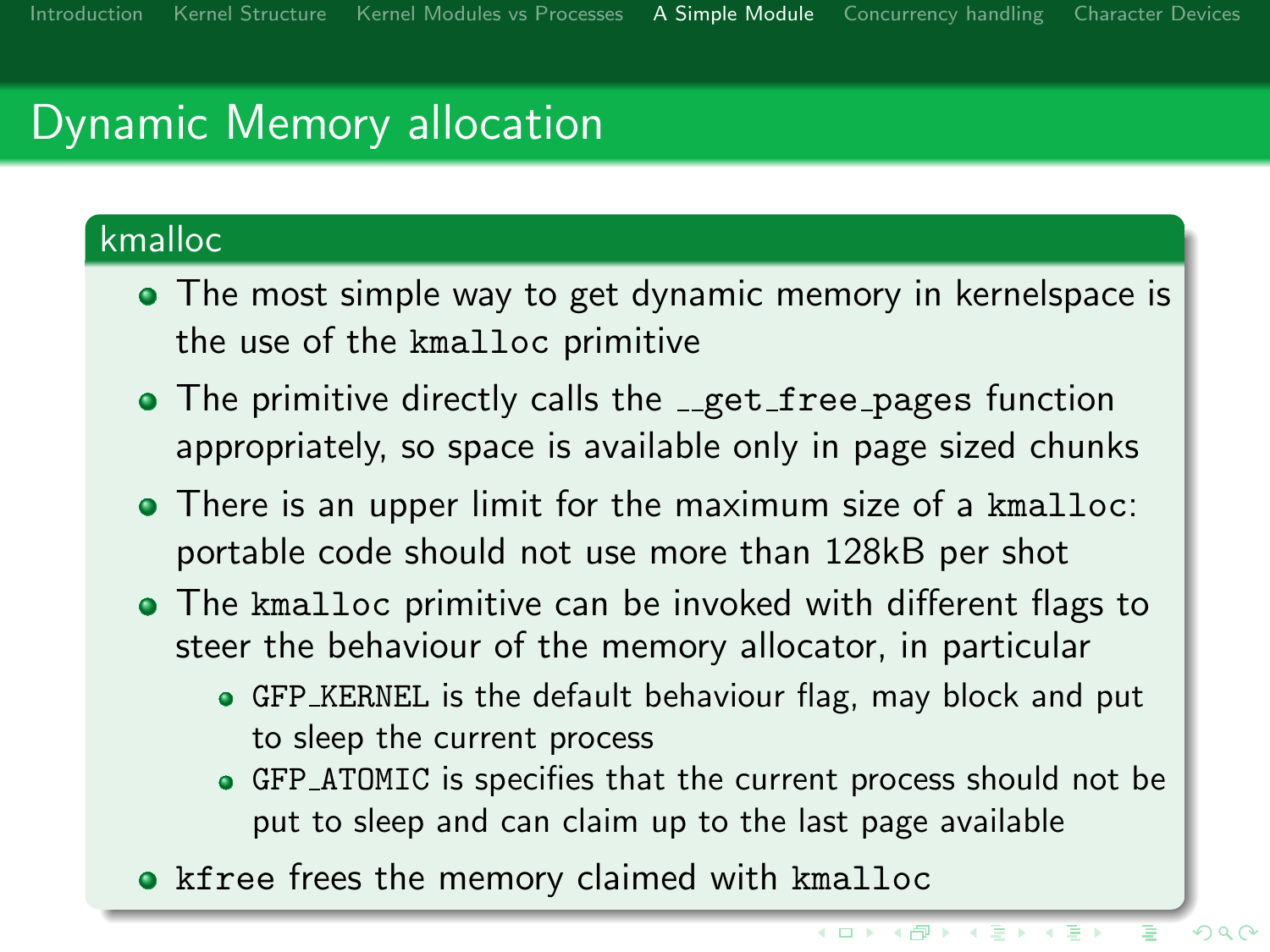# Dynamic Memory allocation

#### vmalloc

- **If** you are not in need of physically contiguous memory, you may use the vmalloc primitive
- The vmalloc calls the page handler at a higher level resulting in an allocation of an arbitrarily large amount of memory
- Since the call depth is greater than kmalloc, vmalloc is obviously less performing that kmalloc
- As before, you can (and must) free the memory via vfree

**KORK EX KEY KEY YOUR**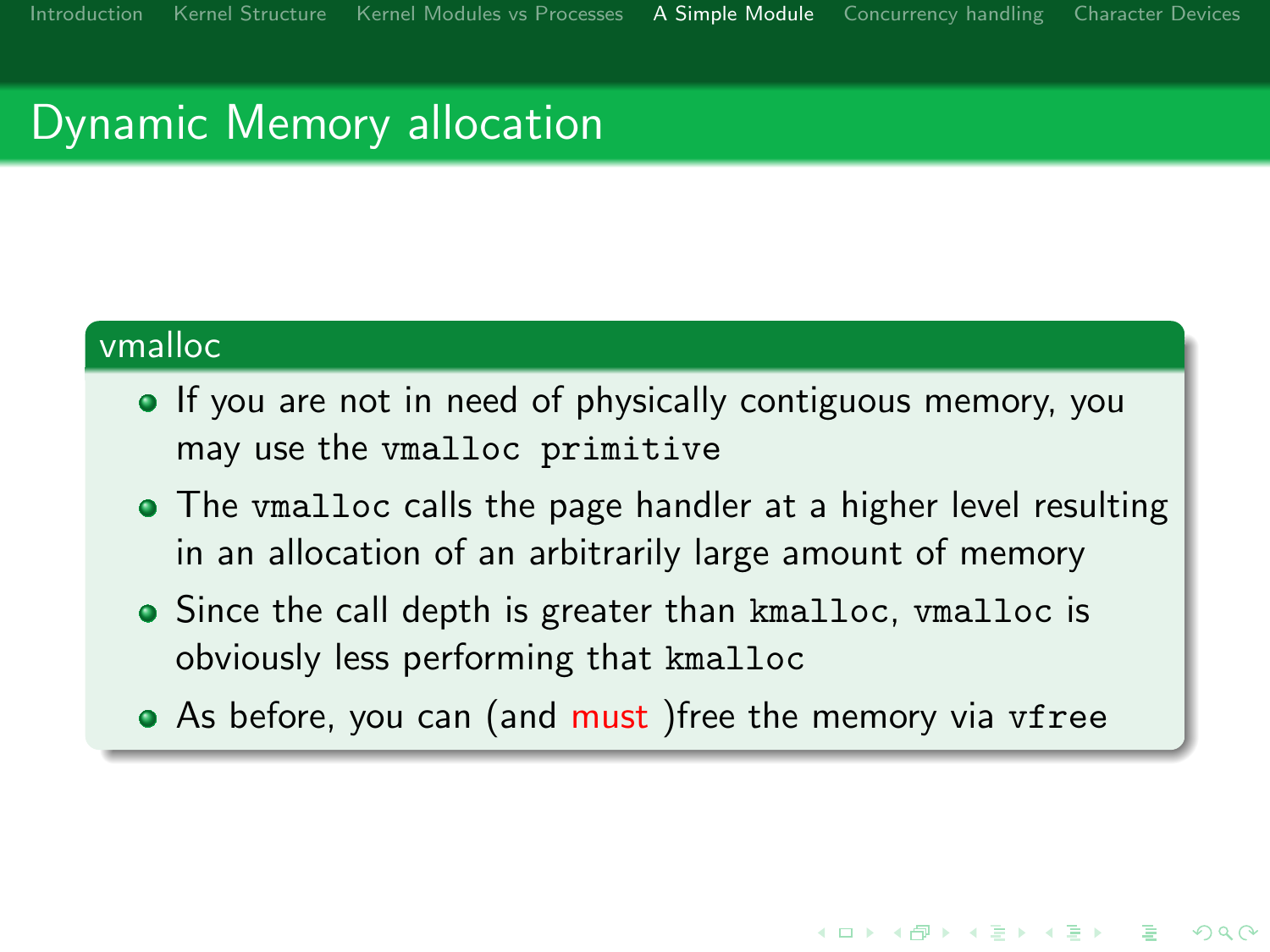# Concurrency handling

#### Concurrency issues

- As we now know, the Linux kernel is one large monolith as far as the running code goes with the same address space accessible for all the modules
- Once upon a long time ago, when the systems had a single processor and the kernel structure was simpler, only one task would have been executed at once in kernelspace
- Still, hardware interrupts could get in the way of atomic operations being performed
- Then multiprocessor system started being supported back in 1996, starting to cause the first, serious concurrency issues
- <span id="page-15-0"></span>• The whole thing got a lot worse when the whole kernel became preemptible with the 2.6 series (around mid 2002 with 2.5.37)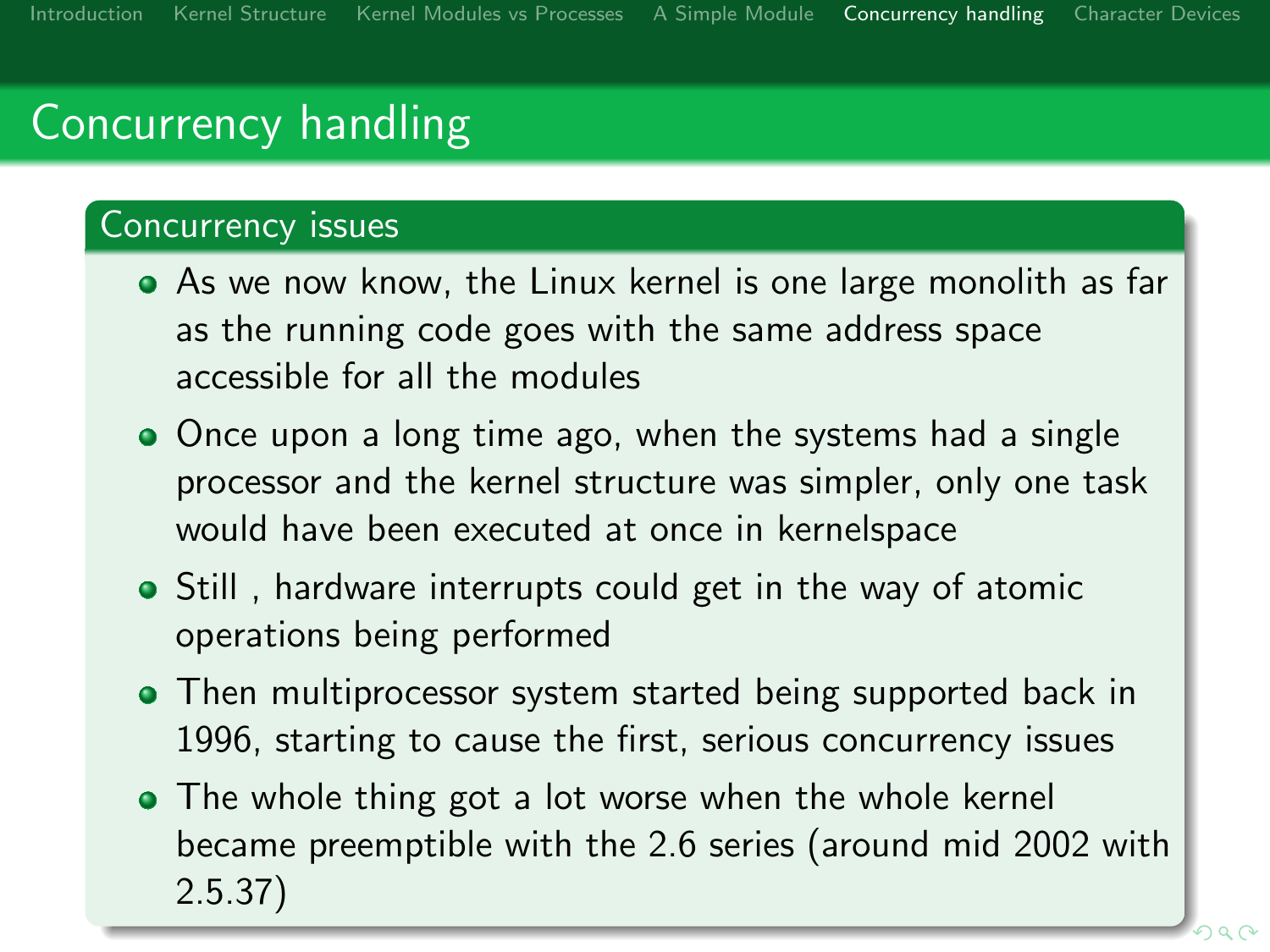## Concurrency issues

#### Solutions available

- As the concurrency issues are pretty serious, the kernel offers native facilities to prevent problems
- **•** Fully atomic variables are available
- Semaphore-structures were implemented since a long time ago
- Spinlocks represent the main difference between userspace and kernelspace concurrency handling mechanisms (used most of the time)
- Read-Copy-Update mechanisms are available to provide advanced and performant concurrency handling (especially useful for NetFilter)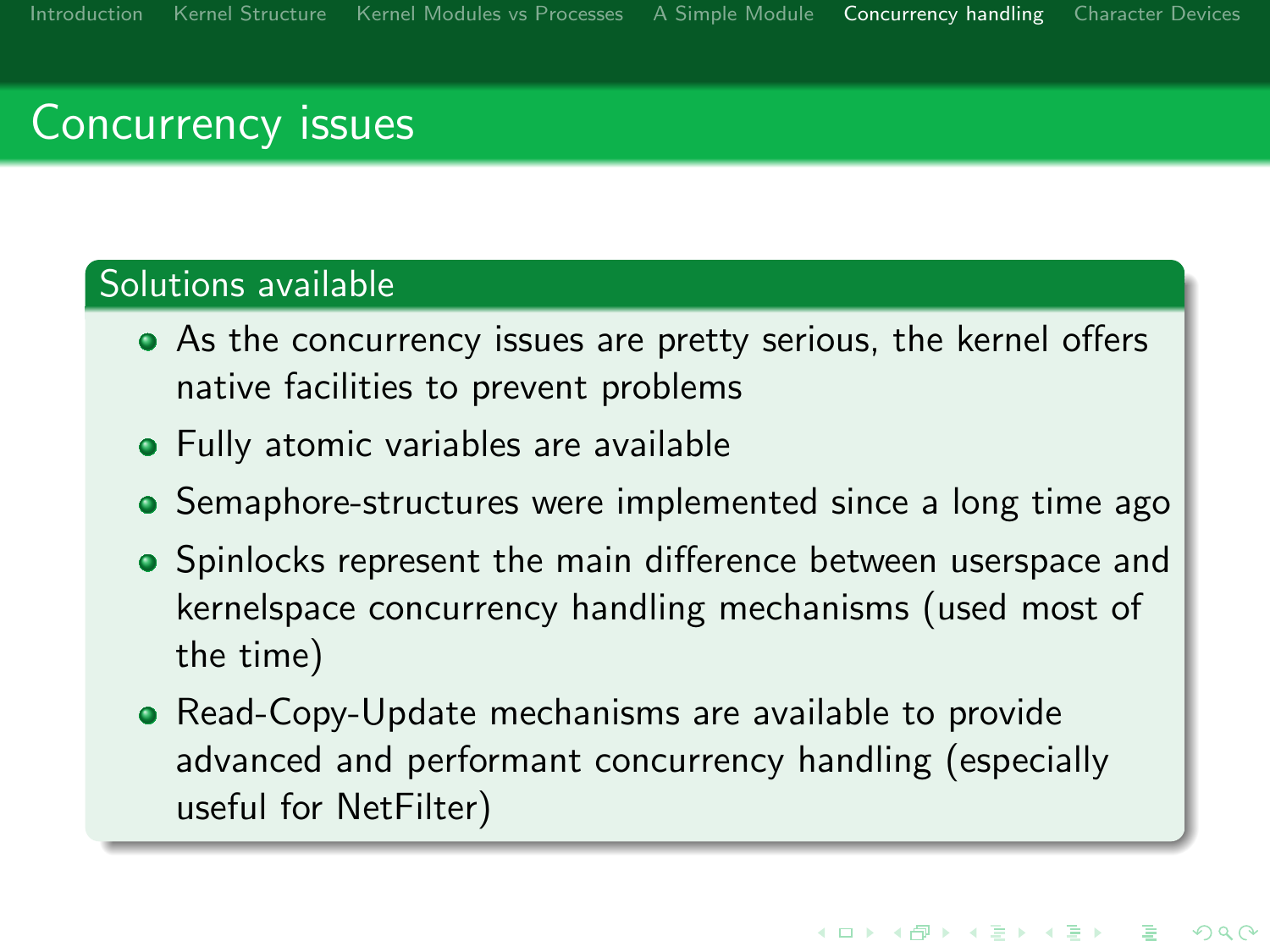## Concurrency issues

#### Atomic Variables

- In case the resource which may be shared among different kernel parts is a simple integer
- In this case, it is possible to avoid complex concurrency handling structures via the use of atomic variables
- The atomic [set|add|inc|dec|sub] provide the means to atomically perform that operation on the integer value
- Operations on atomic variables are usually extremely fast, as they are compiled as single assembly instructions if the architecture allows so
- A companion primitive set is the atomic\_\*\_and\_test group which check if the operation was correctly performed afterwards and are useful to implement election mechanisms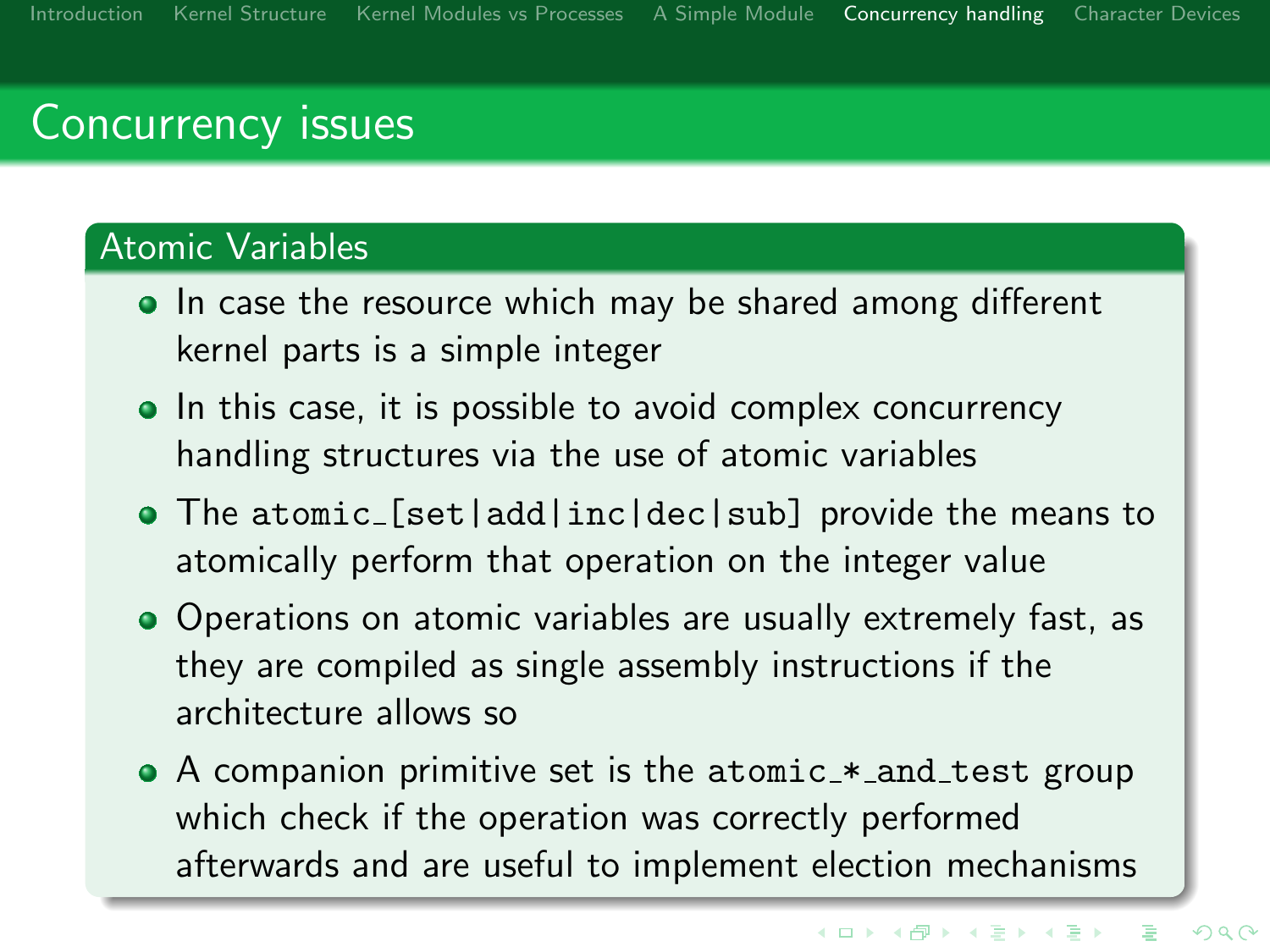## Concurrency issues

### **Spinlocks**

- **•** Spinlocks are mutual exclusion primitives akin to common mutexes
- The main difference is that a spinlock will never be put to sleep until it gains access to the resource
- Spinlocks are structures of spinlock\_t type (defined in spinlock.h)
- Different locking and unlocking functions are available
	- spin lock and spin unlock are the garden variety spinlock
	- spin lock irqsave and spin unlock irqsave will mask hardware interrupts and restore the IV state after the lock has been resolved
	- spin lock bh and spin unlock bh only mask software interrupts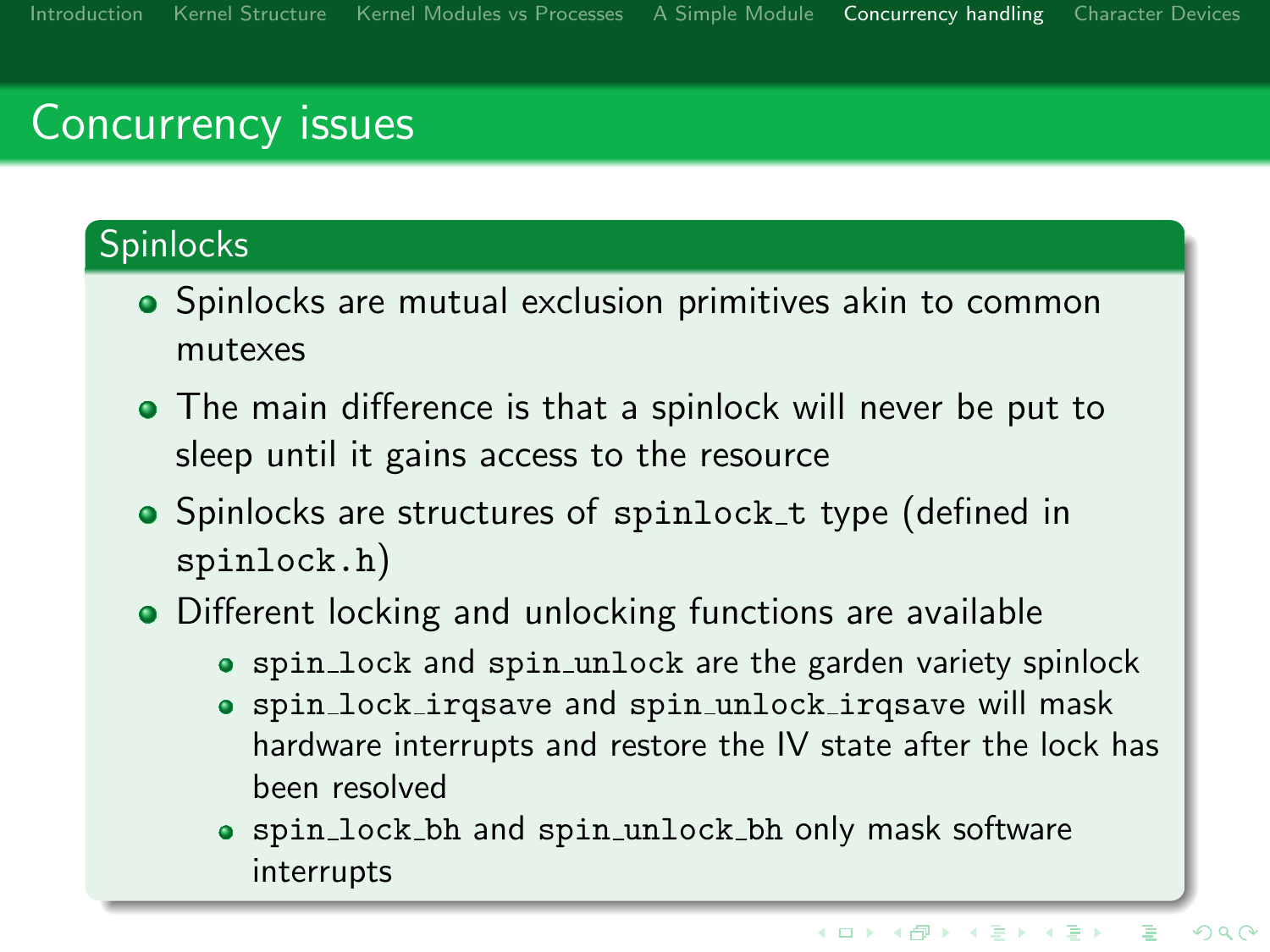#### **Devices**

- In order to expose a unified interface for communication with the hardware, the kernel exposes devices
- Following the UNIX philosophy, the devices are seen in userspace as simple files
- It is possible to either expose a real device via a block/character interface (e.g. /dev/sda)
- Or to build a mockup device which may be useful (/dev/zero)
- <span id="page-19-0"></span>A simpler alternative, if there is only the need to communicate between userspace and kernelspace is the proc filesystem

**KORK STRAIN A BAR SHOP**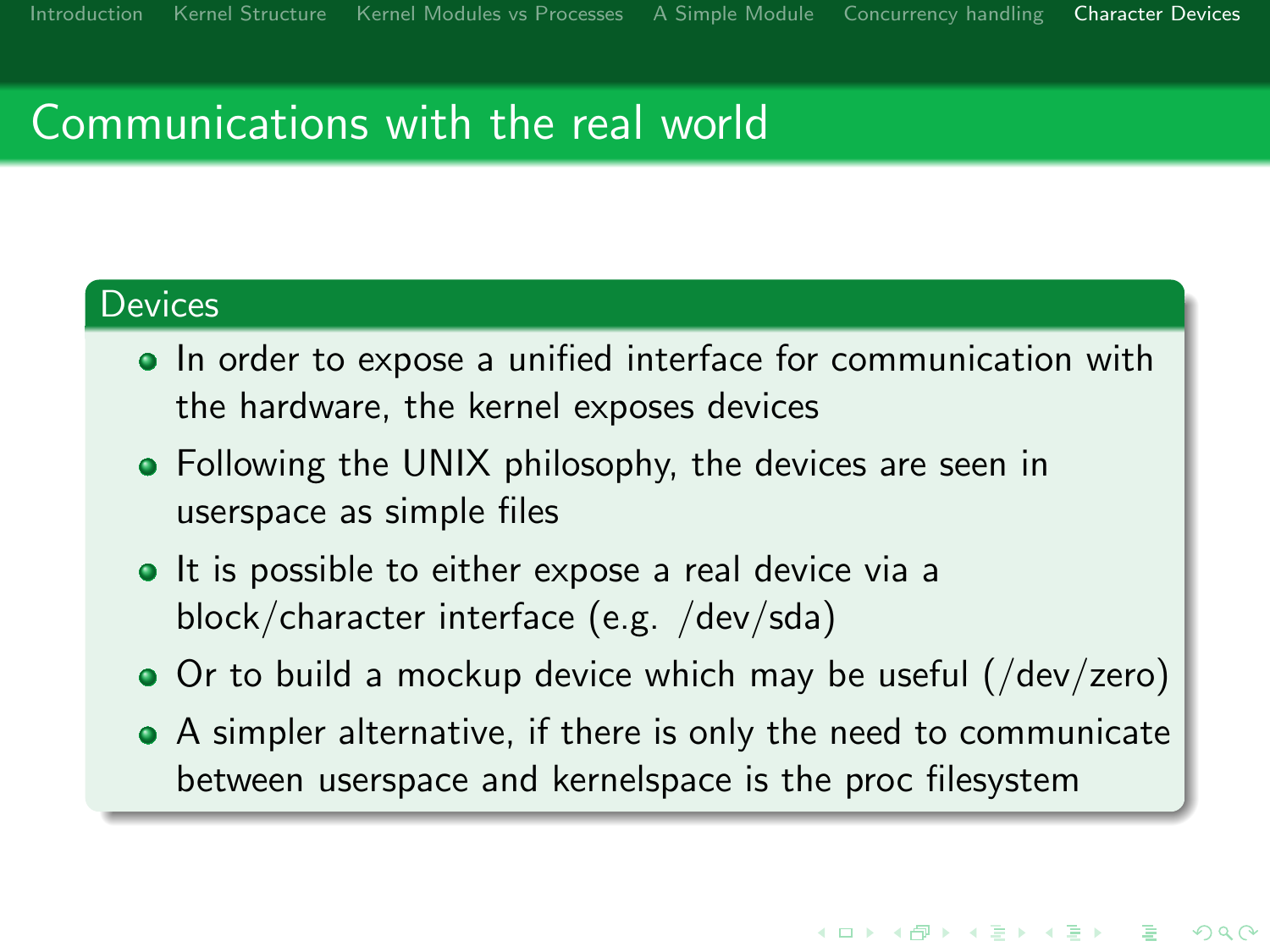### Creating proc entry

- The proc filesystem is a mockup filesystem with no structures whatsoever on any permanent storage device
- A proc filesystem entry does not need to have a full and proper device structure
- The only two operations which are mandatory to implement are read and write
- The proc filesystem takes care of handling the open/close/stat syscalls properly and only requires the "filling" for the buffers
- The file is automatically created in the /proc directory and does not need to be physically removed from the filesystem (as there's no actual fs :) )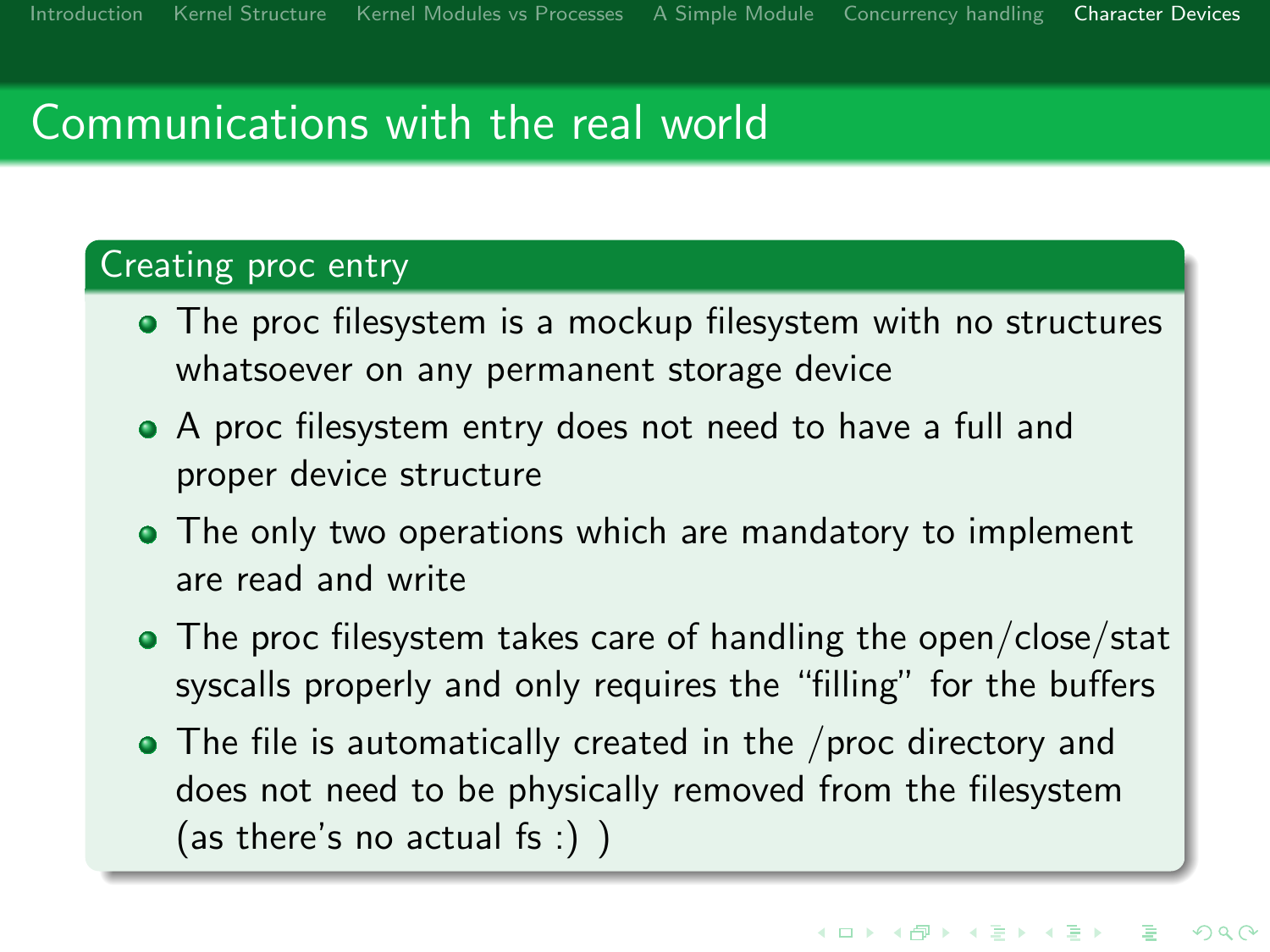### A real device

- A real character device needs to implement all the possible operations which can be performed on it
- Moreover, it is required to handle the number of stakeholders which are actually using the device to avoid improper removal of the module
- The devices are accessible from the userspace via a peculiar filesystem entry, which does not have any actual space reserved on disk known as device node
- Real devices are split into :
	- Character devices: minimum unit for access : char, usually unbuffered
	- Block devices: minimum unit for access : block, usually buffered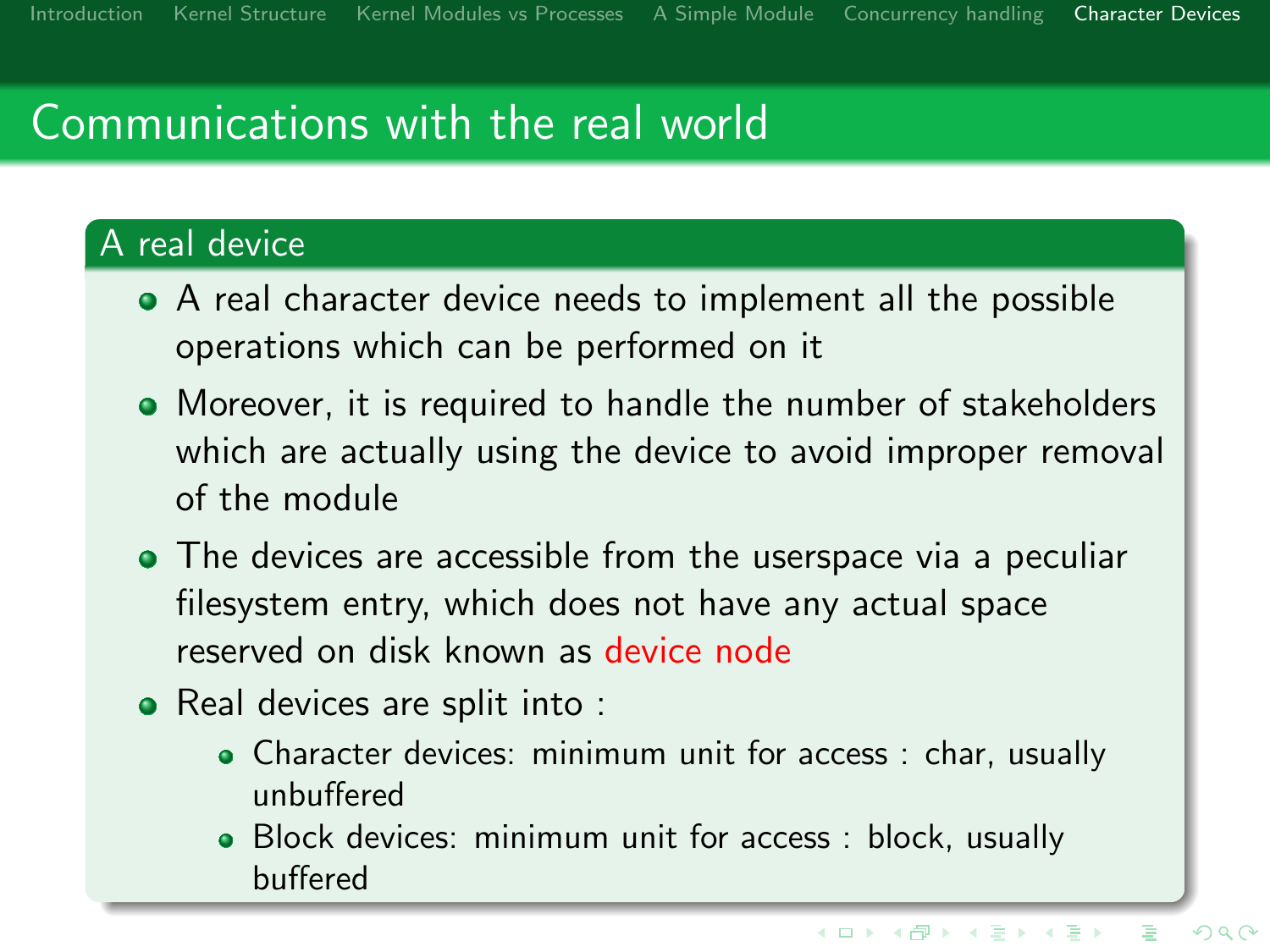#### Device implementation

- $\bullet$  We will see the implementation of a mockup character device<sup>a</sup>
- A character device needs to implement at least four key primitives : open,read,write and release
- It also needs to take into account whether someone is using the device in order to prevent premature module removal
- The transferral of the data from kernel to user address space is managed by the put\_user primitive

**KORK EX KEY KEY YOUR** 

<sup>a</sup>Block devices go the same way, just with more functionalities